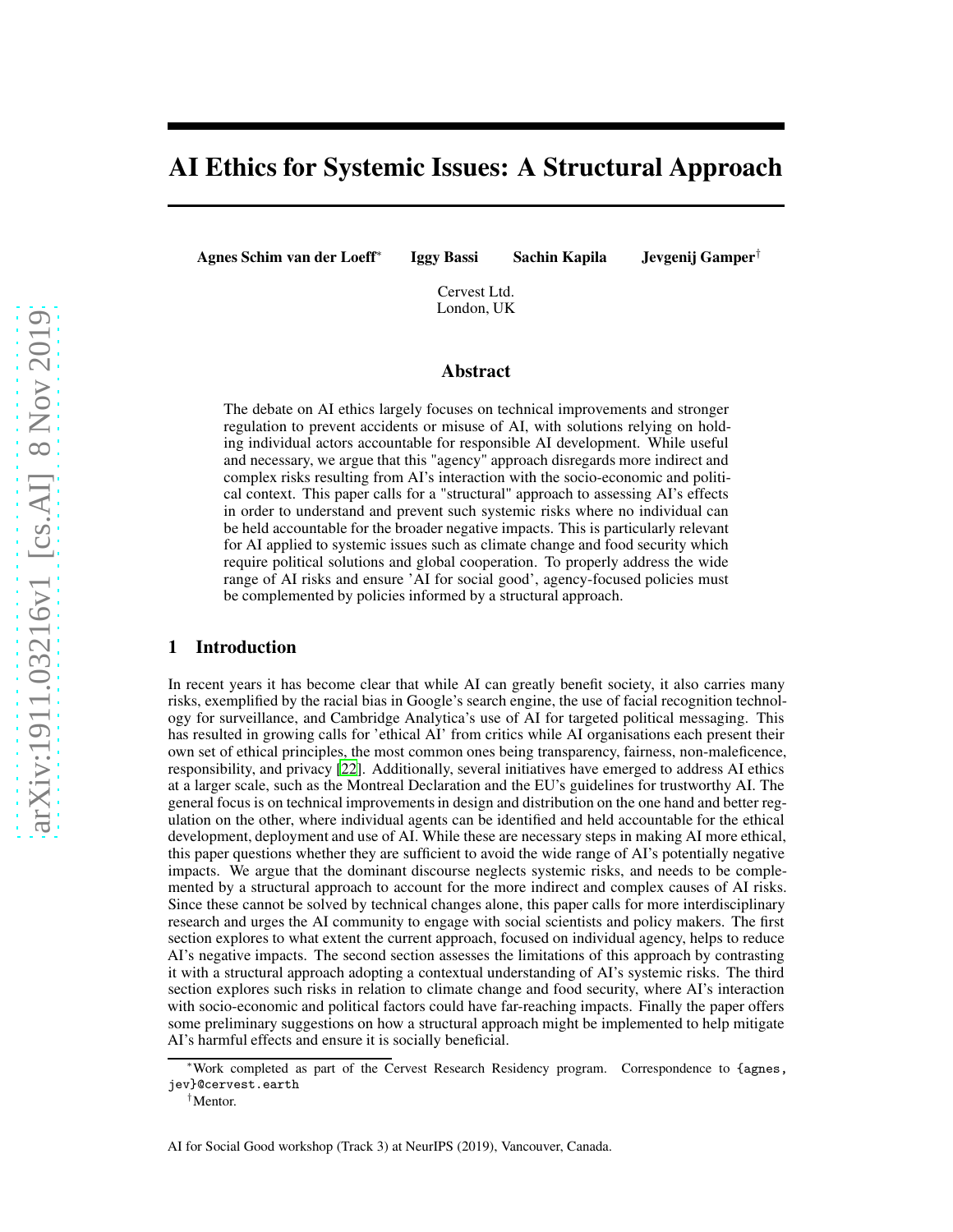#### 2 Agency approach: technical improvements and better regulation

The dominant discourse on AI ethics explores how negative outcomes can be prevented by improving the algorithmic design and optimising the distribution of technology. In an evaluation of AI ethics guidelines, the most often mentioned issues were those that could be solved to some extent by 'technical fixes' such as fairness, explainability, privacy, transparency and robustness [\[19](#page-4-1)]. For example, Google adjusted its racially biased algorithm, but without more fundamental changes to preventing bias in general; although this is a common response to ethical issues in the AI industry, such a solution is 'ad hoc and reactive' rather than a transformative shift to being more ethical [\[12](#page-4-2)]. Nonetheless, technical improvements are crucial to minimising certain risks while maximising benefits and thus optimising AI systems. This optimisation pertains to the production as well as distribution phase since negative impacts may not result from the product itself but its use and malicious use. Accordingly, in addition to ensuring the design is safe and secure, AI developers should carefully assess who their product, data or knowledge is shared with and to what extent. Optimisation of facial recognition technology could then entail not sharing it with actors that may use it maliciously, just as Amazon is being pressured to stop selling its 'Rekognition' system to government agencies [\[34](#page-5-0)]. In extreme cases such as automatic weapons it might entail halting development completely, although the current literature precludes this possibility, being concerned with making AI 'better' through technical improvements [\[17\]](#page-4-3).

A second and equally vital emphasis in AI ethics literature has been on holding those responsible for AI's negative impacts accountable. This would require new policies and enforcement mechanisms since existing frameworks governing AI do not successfully ensure accountability, being largely left to corporate self-governance [\[34\]](#page-5-0). Moreover, competition and lack of regulation mean that currently fast development is prioritised over 'safe, secure and socially beneficial' development [\[7](#page-4-4)]. Regulation and liability laws are therefore needed to increase the incentive for responsible AI development [\[7](#page-4-4)]. Otherwise, the plethora of ethics guidelines have no substantial impact and may further postpone legally binding regulations while their generic nature encourages 'the devolution of ethical responsibility to others' [\[19](#page-4-1)]. Accountability means that Google would face legal ramifications for releasing a biased algorithm, as would AI companies selling facial recognition technology to actors using it for unethical purposes, while those actors themselves would also be held accountable. For instance, the UK privacy regulator is currently assessing a private company's use of facial recognition in CCTV systems in central London after its legality was questioned [\[31\]](#page-5-1). However, such AI governance might not be sufficient. The Cambridge Analytica scandal centred on the illegal sharing and using of data, not the use of AI for political messaging. Because public and regulatory energy focused on data sharing rather than the structural way AI can shape democratic processes by facilitating such 'targeted propaganda' [\[9\]](#page-4-5), it does not preclude widespread use of AI for political micro-targeting. No individual agents could be held accountable for these broader negative impacts, because the causes are structural rather than agency-based.

## <span id="page-1-0"></span>3 Structural approach: understanding systemic risks

The dominant discourse on AI ethics takes an agency approach in the sense that it addresses safety and security issues for which specific actors are responsible. However, it largely neglects systemic risks, which do not stem from either accidents or malicious use [\[13\]](#page-4-6). Instead, they result from the way AI systems shape and are shaped by the social, economic and political environment [\[36\]](#page-5-2). A structural approach is needed to understand these effects which are more complex and indirect, and cannot be traced to individual actions [\[36\]](#page-5-2). These characteristics are arguably a contributing factor to the general disregard for systemic risks, since obvious benefits outweigh opaque harmful effects, while their long-term nature is not easily captured by either corporate or political 'shorttermism' [\[27\]](#page-5-3). Moreover, the distributed responsibility for these risks complicates the creation of necessary regulation and its enforcement [\[28\]](#page-5-4). Despite and because of this, a structural approach is needed to understand systemic risks. Lessons should be drawn from other fields, such as systemic risks in the financial sector and medical research. For instance, reviewers of a study indicating that antibiotics helped alleviate symptoms of a certain disease expressed concern at publishing it because despite the benefits, publication could inadvertently lead to a higher intake of antibiotics and thus increase antibiotic resistance [\[28\]](#page-5-4). Without any agent behaving unethically, the research's unintended consequences could have negative societal impacts. Systemic risks thus apply to other industries, however it has particular relevance to AI because of the scale on which AI systems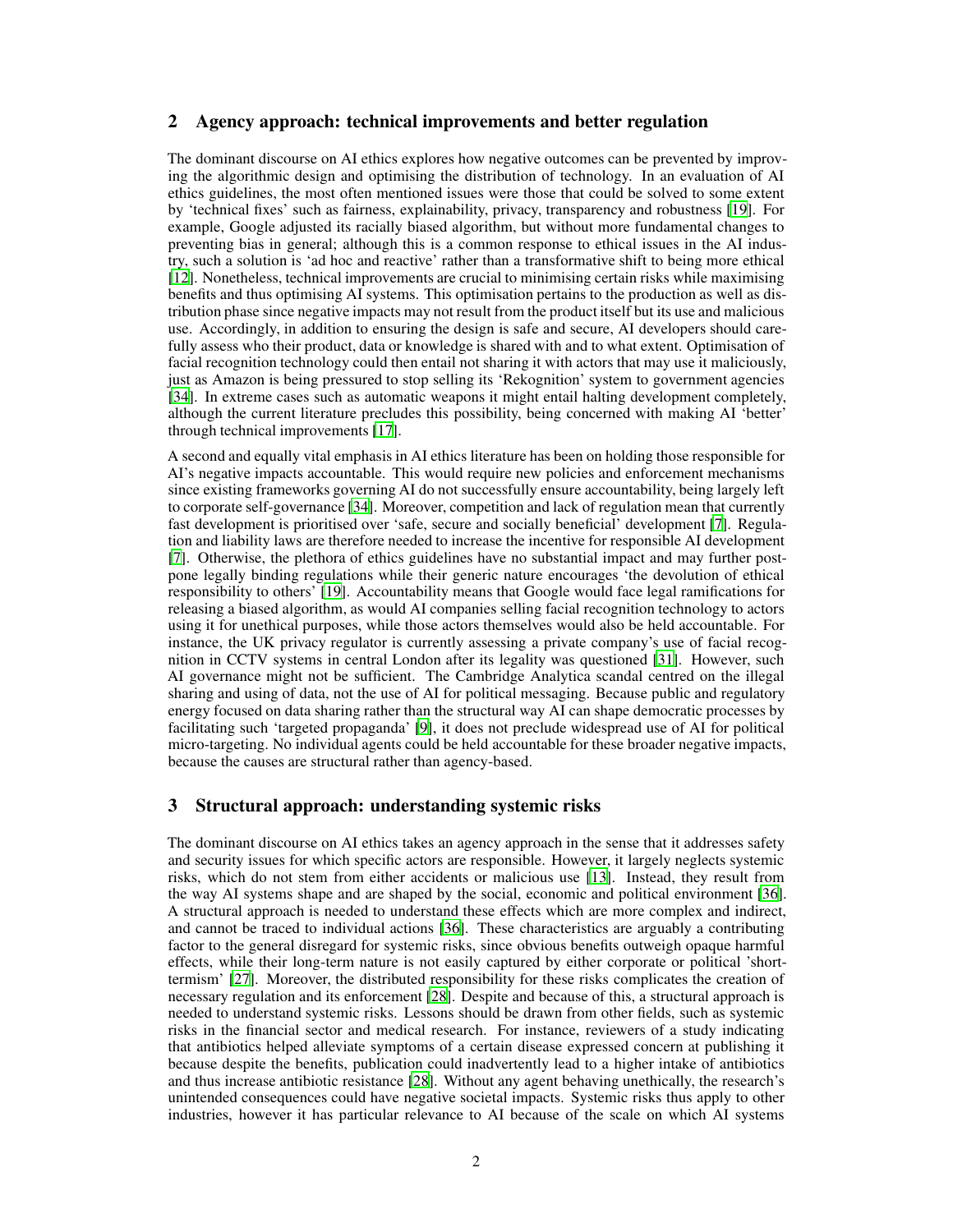can operate and how rapidly they are evolving, with their impact growing as automation increases. Moreover, while ethics codes are starting to resemble the four principles of medical ethics, this is unlikely to translate into equally ethical *practices*. Key differences between the two domains mean that medicine's 'principled approach' is unlikely to be as successful for AI, not in the least because AI lacks a clear common aim while the large share of private AI development allows commercial interests to trump public interests [\[26\]](#page-5-5). In AI ethics literature, the few times systemic risks are acknowledged, it is in relation to warfare (eg [\[13](#page-4-6)]) or competition in the 'AI race' to get first-mover advantage (eg [\[19\]](#page-4-1), [\[10\]](#page-4-7), [\[7](#page-4-4)]). Race dynamics between companies, but especially between countries, compromise safety measures and ethical standards [\[10\]](#page-4-7). The race is therefore itself a systemic risk, caused by AI's interaction with global politics and a competitive market economy lacking sufficient governance for AI ethics [\[7\]](#page-4-4). To properly address this and other systemic risks posed by AI, agencyfocused policies must therefore be complemented by policies informed by a structural approach.

# 4 AI for climate change and food security

One domain where a structural perspective is particularly crucial is climate change, because it is in itself a systemic issue linked to international politics and the global economic system. It is deeply political because responsibility and impact are unevenly distributed, since low income countries have generally not shared equally in the benefits of fossil fuels but are still harmed by the high income countries' energy consumption [\[15\]](#page-4-8). Moreover, there is a strong inverse relationship between local impact of climate change and that location's wealth such that 'the greatest shifts in climate will be experienced by the poorest' [\[23\]](#page-5-6). Although a political solution with global cooperation is needed, technology can greatly aid climate action, and AI specifically holds a lot of potential for both mitigation and adaptation. Rolnick et al [\[30\]](#page-5-7) outline the wide range of machine learning applications to climate action, from enhancing efficiency in transport and infrastructure, to advancing the energy transition by improving renewable energy technologies. Other examples include using ML models for more accurate weather and climate forecasts [\[20](#page-4-9)] and applying deep learning to improve climate models [\[29](#page-5-8)] or advance earth science more broadly [\[24\]](#page-5-9). Meanwhile, the number of companies using AI to offer 'climate services' has surged for example through monitoring environmental risks (eg Ecometrica [\[16\]](#page-4-10)), predicting extreme weather events (eg Jupiter [\[21\]](#page-4-11)), or providing data to assess general climate risks (eg Acclimatise [\[4](#page-4-12)]). Critics warn that the exclusive nature of these commercial services could exacerbate inequality, essentially enabling those who can afford it to protect themselves and even profit from climate change, while others suffer its impact [\[14\]](#page-4-13). Similarly, a recent UN report warned of 'climate apartheid', where the impact of climate change mirrors existing lines of wealth and power [\[3\]](#page-4-14). Consequently, and having noted that accountability for individual agents is insufficient, ensuring that AI fulfills its potential for good without exacerbating issues like climate inequality requires a structural approach to understand and mitigate systemic risks that could arise from AI's interaction with the social, economic and political dimensions of climate change.

It is useful to consider a hypothetical example to elucidate what such systemic risks might look like, looking at food security as one climate-related issue where AI is well-positioned to help. A range of companies already use AI in relation to agriculture (eg [\[5\]](#page-4-15)) or specifically climate impact on agriculture (eg [\[8](#page-4-16)]), but AI could also monitor food security in real time, as well as give longer-term warnings through 'spatially localized crop yield predictions' [\[30\]](#page-5-7). The IPCC's 'Climate Change and Land' report highlights that ensuring global food security requires understanding the impact of climate change [\[6\]](#page-4-17). An AI-enabled model that predicts the impact of climate change on land and agricultural production would therefore be incredibly valuable. It would allow for pre-emptive climate action such as policies for more sustainable land use to mitigate yield loss caused by land degradation, while also anticipating short-term food shortages so that proactive policies can ensure continued access to food as opposed to emergency responses. However, it would interact with existing socio-economic and political structures shaping food production and distribution, since food security is equally a systemic issue requiring a political solution. The 2008 food crisis exemplified this, when technological solutions could not have prevented food insecurity. Although climate played a role in diminished yields, other factors were more important such as speculation driving up food prices, increased biofuel production, and diminishing buffer stocks and investment levels in agriculture [\[25](#page-5-10)]. An AI platform predicting food supply would therefore need a structural perspective to understand the political and socio-economic factors that determine food security.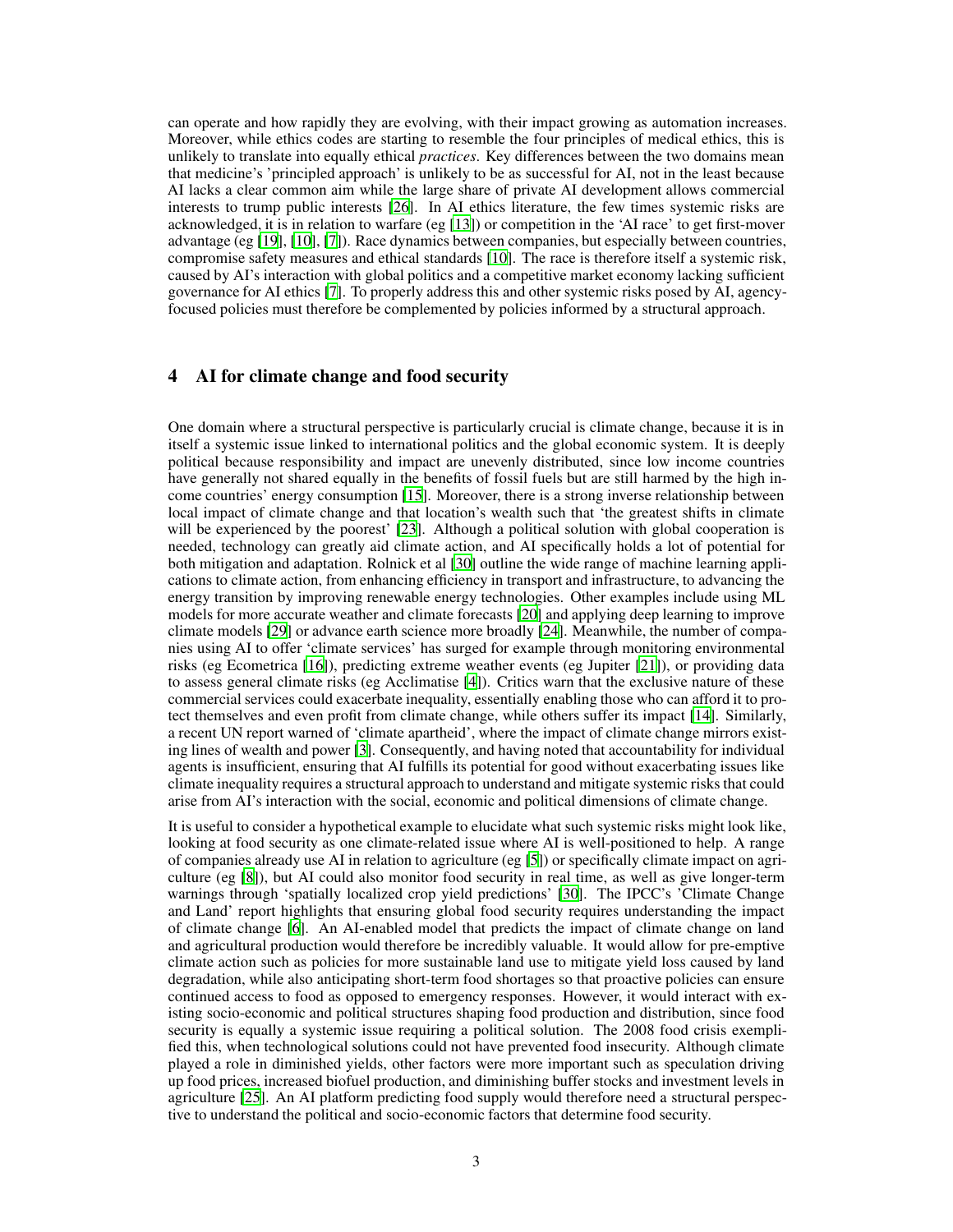In our example several systemic risks can be hypothesized including: price hikes, hoarding of food supplies, environmentally unsustainable practices, conflict over arable land and increased inequality. Consider a scenario in which this AI platform reveals that in five years maize yields will drop by 20% in region X which represents 10% of global production, not wholly unlikely given the expected 7.4% decline at one degree temperature rise [\[35](#page-5-11)]. As scarcity increases the value of goods, this could lead to a drastic price rise with devastating consequences for region X and cascade effects for the circa 820 million food insecure people worldwide who are most impacted by food price rises [\[33](#page-5-12)]. Additionally, maize growers might hoard their supplies, thus exacerbating price spikes and increasing the likelihood of food insecurity elsewhere as witnessed in 2008 when large maize-exporting countries imposed export bans [\[32\]](#page-5-13). Since yield losses will differ between countries [\[35\]](#page-5-11), another scenario could be that a large country with considerable economic and military strength is found to suffer more from land degradation than its less powerful neighbouring country, providing an incentive to annex arable land. It could also lead to deforestation to make land available or depletion of other natural resources. In these scenarios, the AI platform would need to carefully consider how it shares its information, while engaging with social scientists to adopt a structural approach to understand and mitigate such risks. This could mean not sharing information freely with the highest bidder but only with appropriate actors and under specific conditions, while coordinating with regulatory bodies that monitor food prices or the use of natural resources for example. Moreover, it would have to engage with policymakers to ensure its benefits are not undermined by socio-economic and political factors.

# 5 Conclusion

Current literature on AI ethics addresses the need to minimise risks of AI systems through the prevention of accidents and misuse. This paper has shown that this understanding of AI risks needs to be complemented by a structural approach to account for systemic risks, in particular when AI systems engage with systemic issues such as climate change where technology's impact is affected by the socio-economic and political context. Since there is no mathematical solution this paper cannot offer a technical road map, but we do suggest several ways our findings can be translated into practice. First, ethics codes must adopt both an agency and structural approach to encompass the wide range of AI risks. Such codes should become central to AI research and development, but are equally relevant to other stakeholders such as policy makers and users of AI systems. Moreover, since international cooperation is needed to regulate the ethical development and use of AI and prevent 'ethics shopping', ethics codes need to be standardised at an international level [\[11\]](#page-4-18). The G20's recommendations for 'trustworthy AI' are promising in calling for internationally comparable metrics and cooperation to ensure AI is beneficial 'for people and the planet', although it needs to be broadened to include systemic risks [\[1\]](#page-4-19). Second, interdisciplinary collaboration is needed in the formulation of ethics guidelines and their translation into policies, with an inclusive and democratic process to determine what constitutes 'AI for good'. Such collaboration between 'governments, industry, academia and civil society' [\[18\]](#page-4-20) at a national and international level would also facilitate the implementation of policies and the creation of governance structures required to put abstract principles into practice. Finally, new regulations will require mechanisms to enforce them, such as independent regulators. At a national level this could involve legislation such as liability laws, something which the EU's 'expert group on liability and new technologies' is currently investigating [\[2\]](#page-4-21). For companies this could mean creating an ethics committee and undertaking thorough, comprehensive risk assessments. Although enforcement at the global level remains the biggest challenge, the fact that systemic risks are also collective risks should provide a strong incentive for international cooperation [\[36\]](#page-5-2). Lessons can be drawn from other sectors, for instance international regulation on nuclear weapons or preventing systemic risks in the financial sector. The example from the medical domain mentioned in section [3](#page-1-0) suggests an international code of publication ethics where editors are responsible for the wider ethical implications of publishing findings [\[28\]](#page-5-4). Research is needed to answer similar questions for AI around how ethics codes should be implemented and by whom. Presumably democratic governments are best positioned to lead this as they have the capacity to enforce norms and in theory would prioritize the common good rather than commercial profit or academic status. Nevertheless, AI ethics remains deeply contentious as it 'is effectively a microcosm of the political and ethical challenges faced in society' [\[26\]](#page-5-5). As the specifics of AI governance are beyond the scope of this paper, these are merely preliminary suggestions but we hope that demonstrating the need for a structural approach to complement the current AI ethics discourse will encourage further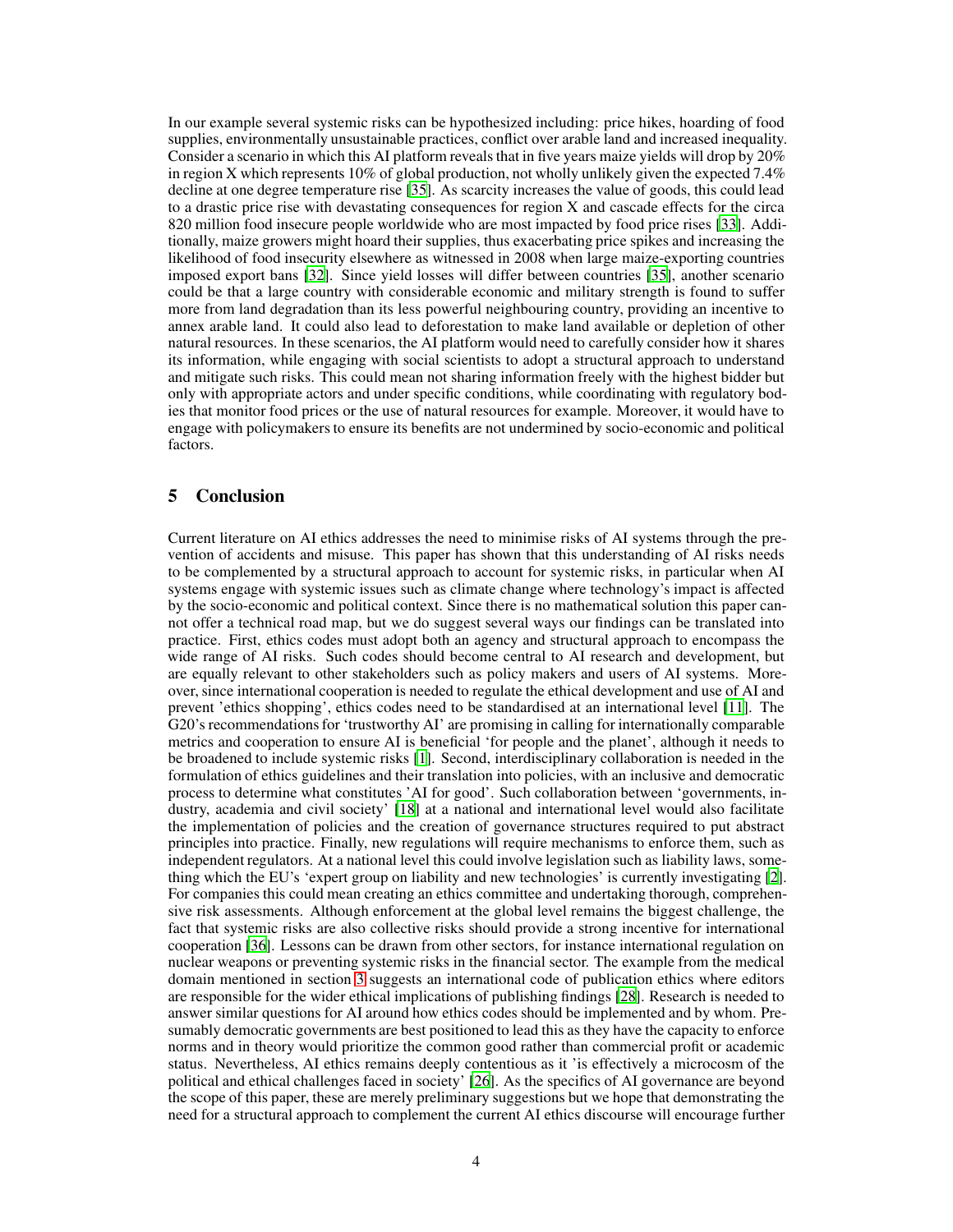research on systemic risks, how they can be integrated into policies and how these are then best enforced to ensure ethical AI.

#### References

- <span id="page-4-19"></span>[1] 'G20 AI Principles'. Osaka, 2019. G20. URL [https://g20.org/pdf/documents/en/annex\\_08.pdf](https://g20.org/pdf/documents/en/annex_08.pdf).
- <span id="page-4-21"></span>[2] 'Liability of Defective Products', 2019. URL https://ec.europa.eu/growth/single-market/goods/free-movement-sectors
- <span id="page-4-14"></span>[3] 'World faces "climate apartheid" risk, 120 more million in poverty: UN expert', June 2019. URL <https://news.un.org/en/story/2019/06/1041261>.
- <span id="page-4-12"></span>[4] Acclimatise. 'Building climate resilience', 2019. URL <http://www.acclimatise.uk.com/>.
- <span id="page-4-15"></span>[5] Indigo Ag. 'About Indigo Ag', 2018. URL <https://www.indigoag.com/about>.
- <span id="page-4-17"></span>[6] A. Arneth et al. IPCC Special Report on Climate Change, Desertification, Land Degradation, Sustainable Land Management, Food Security, and Greenhouse gas fluxes in Terrestrial Ecosystems Summary for Policymakers. Technical report, Intergovernmental Panel on Climate Change, August 2019.
- <span id="page-4-4"></span>[7] A. Askell, M. Brundage, and G. Hadfield. The Role of Cooperation in Responsible AI Development. *arXiv:1907.04534 [cs]*, July 2019.
- <span id="page-4-16"></span>[8] aWhere. 'Weather Intelligence For A Changing Climate', 2019. URL <https://www.awhere.com/weather-insights/>.
- <span id="page-4-5"></span>[9] M. Brundage et al. The Malicious Use of Artificial Intelligence: Forecasting, Prevention, and Mitigation. Technical report, OpenAI, February 2018.
- <span id="page-4-7"></span>[10] S. Cave and S. S. ÓhÉigeartaigh. An AI Race for Strategic Advantage: Rhetoric and Risks. Association for the Advancement of Artificial Intelligence, 2018. URL [http://www.aies-conference.com/wp-content/papers/main/AIES\\_2018\\_paper\\_163.pdf](http://www.aies-conference.com/wp-content/papers/main/AIES_2018_paper_163.pdf).
- <span id="page-4-18"></span>[11] P. Cihon. Standards for AI Governance: International Standards to Enable Global Coordination in AI Research & Development. Technical report, Future of Humanity Institute, April 2019.
- <span id="page-4-2"></span>[12] K. Crawford and R. Calo. There is a Blind Spot in AI Research. *Nature News*, 538(7625):311, October 2016.
- <span id="page-4-6"></span>[13] A. Dafoe. AI Governance: A Research Agenda. Technical report, Future of Humanity Institute, August 2018.
- <span id="page-4-13"></span>[14] G. Dembicki. 'Will the climate services industry only help those who can pay?', August 2019. URL https://ensia.com/features/private-climate-services-industry-environmental-justice-corporations-inequi
- <span id="page-4-8"></span>[15] N. S. Diffenbaugh and M. Burke. Global Warming Has Increased Global Economic Inequality. *Proceedings of the National Academy of Sciences*, April 2019.
- <span id="page-4-10"></span>[16] Ecometrica. 'Environmental Risk Reporting & Impact Monitoring for Government and Public Sector Organisations', 2018. URL <https://ecometrica.com/public-sector>.
- <span id="page-4-3"></span>[17] D. Greene, A. L. Hoffmann, and L. Stark. Better, Nicer, Clearer, Fairer: A Critical Assessment of the Movement for Ethical Artificial Intelligence and Machine Learning. HICSS, 2019. URL <http://hdl.handle.net/10125/59651>.
- <span id="page-4-20"></span>[18] A. Gutteres. 'Secretary-General's message for Third Artificial Intelligence for Good Summit', May 2019. URL https://www.un.org/sg/en/content/sg/statement/2019-05-28/secretary-generals-message-for-third-arti
- <span id="page-4-1"></span>[19] T. Hagendorff. The Ethics of AI Ethics – An Evaluation of Guidelines. *arXiv: 1903.03425*, February 2019.
- <span id="page-4-9"></span>[20] J. Hwang, P. Orenstein, J. Cohen, K. Pfeiffer, and L. Mackey. Improving Subseasonal Forecasting in the Western U.S. with Machine Learning. *arXiv:1809.07394*, September 2018.
- <span id="page-4-11"></span>[21] Jupiter Intelligence. 'Jupiter Services: Dynamic Technology Delivers Precise Asset-Level Predictions', 2019. URL <https://jupiterintel.com/services/>.
- <span id="page-4-0"></span>[22] A. Jobin, M. Ienca, and E. Vayena. Artificial Intelligence: the Global Landscape of Ethics Guidelines. *arXiv:1906.11668*, June 2019.